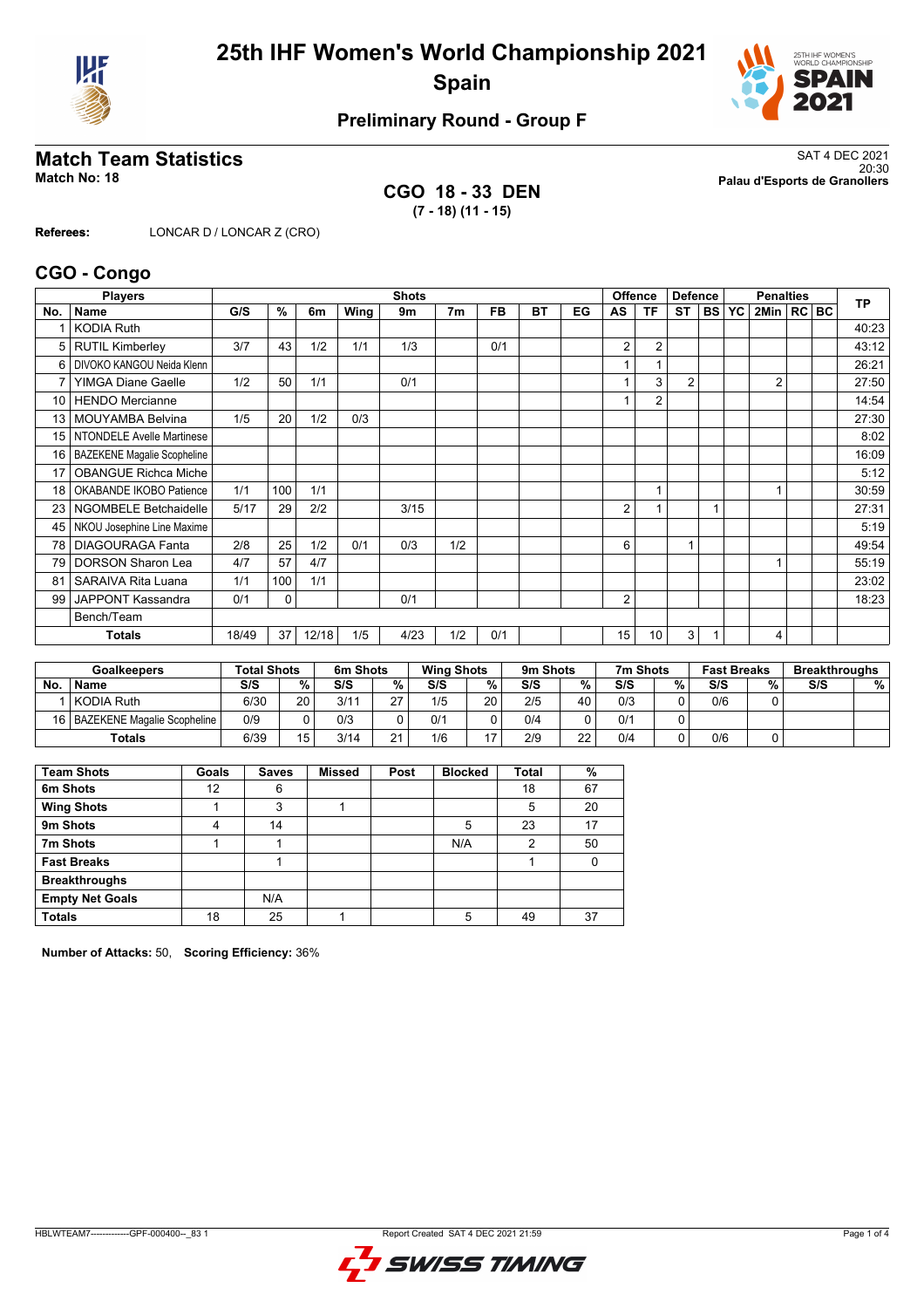

# **25th IHF Women's World Championship 2021 Spain**



### **Preliminary Round - Group F**

# **Match Team Statistics** SAT 4 DEC 2021

**CGO 18 - 33 DEN (7 - 18) (11 - 15)**

20:30 **Match No: 18 Palau d'Esports de Granollers**

**Referees:** LONCAR D / LONCAR Z (CRO)

#### **CGO - Congo**

#### **Shots Distribution Players** Goals / Shots  $1$  KODIA R  $-$  5 RUTIL K 15 NTONDELE A 6 DIVOKO KANGOU N 7 YIMGA D 10 HENDO M 13 MOUYAMBA B п  $\blacksquare$  $\frac{1}{1/3}$  0/1  $\begin{array}{c} \n \begin{array}{c} \n \cdot \\
\cdot \\
\cdot \\
\cdot \\
\hline\n \end{array} \\
\hline\n \end{array}$ {}<br>{} A A ÄЦ H  $1/3$  1/3 1/1 υø χ. u s 1-Missed

| 16 BAZEKENE M | 17 OBANGUE R | 18 OKABANDE IKOBO P | 23 NGOMBELE B      |     | 45 NKOU J            |     | 78 DIAGOURAGA F |           | 79 DORSON S |     |     |
|---------------|--------------|---------------------|--------------------|-----|----------------------|-----|-----------------|-----------|-------------|-----|-----|
|               |              |                     |                    |     |                      |     |                 | 1/1       |             | 0/1 |     |
|               |              | 1/1                 | $\blacksquare$ 0/1 | 0/1 | $3/5$ $\blacksquare$ | 0/2 | 0/2             | $0/1$ .   |             |     | 1/2 |
|               |              |                     | $\blacksquare$ 2/3 | 0/1 | $0/1$ $\blacksquare$ |     |                 | $1/3$ and | 1/1         | 1/1 | 1/2 |
|               |              |                     |                    |     | 5-Blocked            |     |                 |           |             |     |     |

| 81 SARAIVA R |     | 99 JAPPONT K |  |     |  |  |  |  |
|--------------|-----|--------------|--|-----|--|--|--|--|
|              |     |              |  |     |  |  |  |  |
|              | 1/1 |              |  |     |  |  |  |  |
|              |     |              |  | 0/1 |  |  |  |  |

**Team** Goals / Shots

 $4/5$  1/2

F



# Saves / Shots

| 1/3  | 0/2 | 0/1 |
|------|-----|-----|
| 1/5  | 2/2 | 1/5 |
| 1/10 | 0/2 | 0/9 |

| 1 KODIA R     |                             |                  |
|---------------|-----------------------------|------------------|
| 1/3           | $\overline{0}/\overline{1}$ |                  |
| 1/3           | 2/2                         | 1/5              |
| 1/7           | 0/1                         | 0/8              |
| 16 BAZEKENE M |                             |                  |
|               | Ō/1                         | $\overline{0/1}$ |
| 0/2           |                             |                  |
| 0/3           | 0/1                         | 0/1              |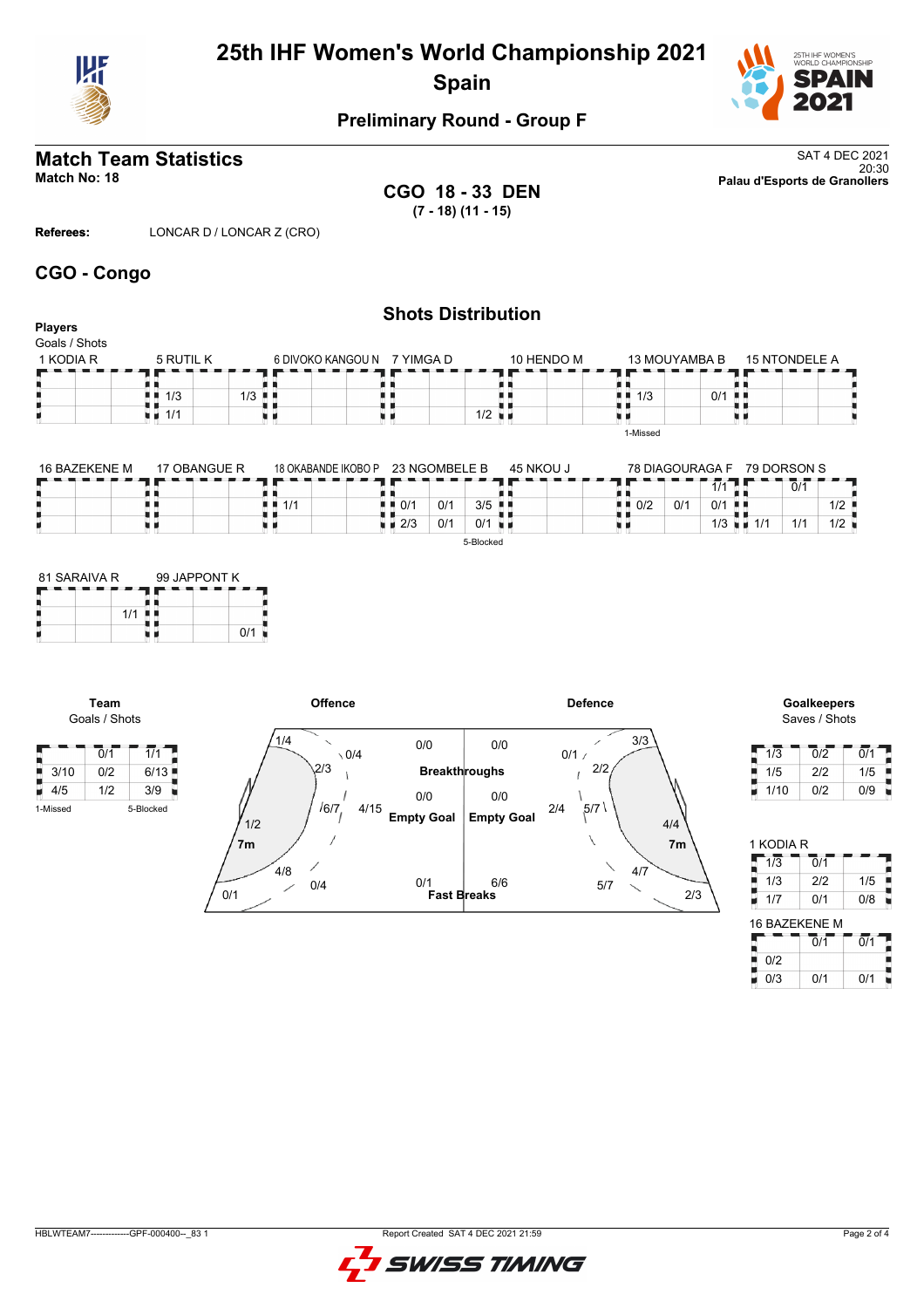



## **Preliminary Round - Group F**

**CGO 18 - 33 DEN (7 - 18) (11 - 15)**

**Match Team Statistics** SAT 4 DEC 2021 20:30 **Match No: 18 Palau d'Esports de Granollers**

**Referees:** LONCAR D / LONCAR Z (CRO)

#### **DEN - Denmark**

|                 | <b>Players</b>                   |       |     |       |      | <b>Shots</b> |                |     |    |    |    | <b>Offence</b> | <b>Defence</b> |                | <b>Penalties</b> |                |  |  | <b>TP</b> |
|-----------------|----------------------------------|-------|-----|-------|------|--------------|----------------|-----|----|----|----|----------------|----------------|----------------|------------------|----------------|--|--|-----------|
| No.             | <b>Name</b>                      | G/S   | %   | 6m    | Wing | 9m           | 7 <sub>m</sub> | FB  | ВT | EG | AS | ΤF             | <b>ST</b>      | <b>BS</b>      | YC               | 2Min   RC   BC |  |  |           |
|                 | <b>TOFT Sandra</b>               |       |     |       |      |              |                |     |    |    |    |                |                |                |                  |                |  |  | 27:50     |
| 2               | <b>PEDERSEN Laerke Nolsoe</b>    | 6/6   | 100 | 1/1   | 3/3  |              |                | 2/2 |    |    |    |                |                |                |                  |                |  |  | 27:18     |
| 8               | <b>HANSEN Anne Mette</b>         | 3/3   | 100 | 2/2   |      |              | 1/1            |     |    |    | 4  |                |                |                |                  | $\overline{2}$ |  |  | 29:10     |
| 10 <sup>1</sup> | <b>HEINDAHL Kathrine</b>         | 2/2   | 100 | 2/2   |      |              |                |     |    |    |    |                | 1              |                |                  |                |  |  | 28:58     |
| 11              | <b>HAUGSTED Line</b>             | 1/4   | 25  | 1/3   |      | 0/1          |                |     |    |    |    |                |                | $\overline{4}$ |                  |                |  |  | 21:23     |
| 13              | <b>BOHME Simone</b>              | 1/2   | 50  |       | 1/2  |              |                |     |    |    |    |                |                |                |                  |                |  |  | 29:31     |
| 16              | REINHARDT Althea Rebecca         |       |     |       |      |              |                |     |    |    |    |                |                |                |                  |                |  |  | 28:02     |
| 18              | <b>TRANBORG Mette</b>            | 5/6   | 83  |       |      | 5/6          |                |     |    |    |    |                |                |                |                  |                |  |  | 31:25     |
| 23              | <b>JORGENSEN Kristina</b>        | 3/4   | 75  |       |      | 0/1          | 2/2            | 1/1 |    |    | 6  |                |                |                |                  |                |  |  | 29:07     |
| 25              | JENSEN Trine Ostergaard          | 2/2   | 100 |       | 1/1  |              |                | 1/1 |    |    |    |                |                |                |                  |                |  |  | 29:38     |
| 27              | <b>BURGAARD Louise</b>           | 3/3   | 100 | 2/2   |      | 1/1          |                |     |    |    |    | 3              |                |                |                  |                |  |  | 23:13     |
| 31              | <b>PETERSEN Simone Catherine</b> | 1/1   | 100 |       |      |              | 1/1            |     |    |    | 3  |                |                |                |                  |                |  |  | 14:44     |
| 32              | <b>HOJLUND Mie Enggrob</b>       | 1/3   | 33  | 0/1   |      | 0/1          |                | 1/1 |    |    | 4  | 3              | $\overline{2}$ |                |                  |                |  |  | 29:59     |
| 33              | <b>FRIIS Emma Cecilie</b>        | 2/2   | 100 | 2/2   |      |              |                |     |    |    |    |                |                |                |                  |                |  |  | 28:19     |
| 34              | <b>IVERSEN Rikke</b>             | 2/4   | 50  | 1/3   |      |              |                | 1/1 |    |    |    |                |                |                |                  |                |  |  | 31:40     |
| 42              | <b>MOLLER Michala Elsberg</b>    | 1/2   | 50  |       |      | 1/2          |                |     |    |    |    |                |                |                |                  |                |  |  | 9:43      |
|                 | Bench/Team                       |       |     |       |      |              |                |     |    |    |    |                |                |                |                  |                |  |  |           |
|                 | <b>Totals</b>                    | 33/44 | 75  | 11/16 | 5/6  | 7/12         | 4/4            | 6/6 |    |    | 20 | 11             | 3              | 5              |                  | 5              |  |  |           |

| <b>Goalkeepers</b> |                               | <b>Total Shots</b> |    | 6m Shots |    |     | 9m Shots<br><b>Wing Shots</b> |       |     |     | 7m Shots |     | <b>Fast Breaks</b> |     | <b>Breakthroughs</b> |  |
|--------------------|-------------------------------|--------------------|----|----------|----|-----|-------------------------------|-------|-----|-----|----------|-----|--------------------|-----|----------------------|--|
| No.                | <b>Name</b>                   | S/S                | %  | S/S      | %  | S/S | %                             | S/S   | %   | S/S | %        | S/S | %                  | S/S | %                    |  |
|                    | <b>TOFT Sandra</b>            | 10/21              | 48 |          | 14 | 1/2 | 50                            | 6/9   | 67  | 1/2 | 50       | 1/1 | 100                |     |                      |  |
|                    | 16   REINHARDT Althea Rebecca | 14/21              | 67 | 4/10     | 40 | 2/2 | 100.                          | 8/9   | 89  |     |          |     |                    |     |                      |  |
|                    | <b>Totals</b>                 | 25/43              | 58 | 6/18     | 33 | 3/4 | 75                            | 14/18 | 78, | 1/2 | 50       | 1/1 | 100                |     |                      |  |

| <b>Team Shots</b>      | Goals | <b>Saves</b> | <b>Missed</b> | Post | <b>Blocked</b> | <b>Total</b> | %   |
|------------------------|-------|--------------|---------------|------|----------------|--------------|-----|
| 6m Shots               | 11    | 3            |               | 2    |                | 16           | 69  |
| <b>Wing Shots</b>      | 5     |              |               |      |                | 6            | 83  |
| 9m Shots               |       | 2            |               | っ    |                | 12           | 58  |
| 7m Shots               | 4     |              |               |      | N/A            | 4            | 100 |
| <b>Fast Breaks</b>     | 6     |              |               |      |                | 6            | 100 |
| <b>Breakthroughs</b>   |       |              |               |      |                |              |     |
| <b>Empty Net Goals</b> |       | N/A          |               |      |                |              |     |
| <b>Totals</b>          | 33    | 6            |               | 4    |                | 44           | 75  |

**Number of Attacks:** 51, **Scoring Efficiency:** 65%